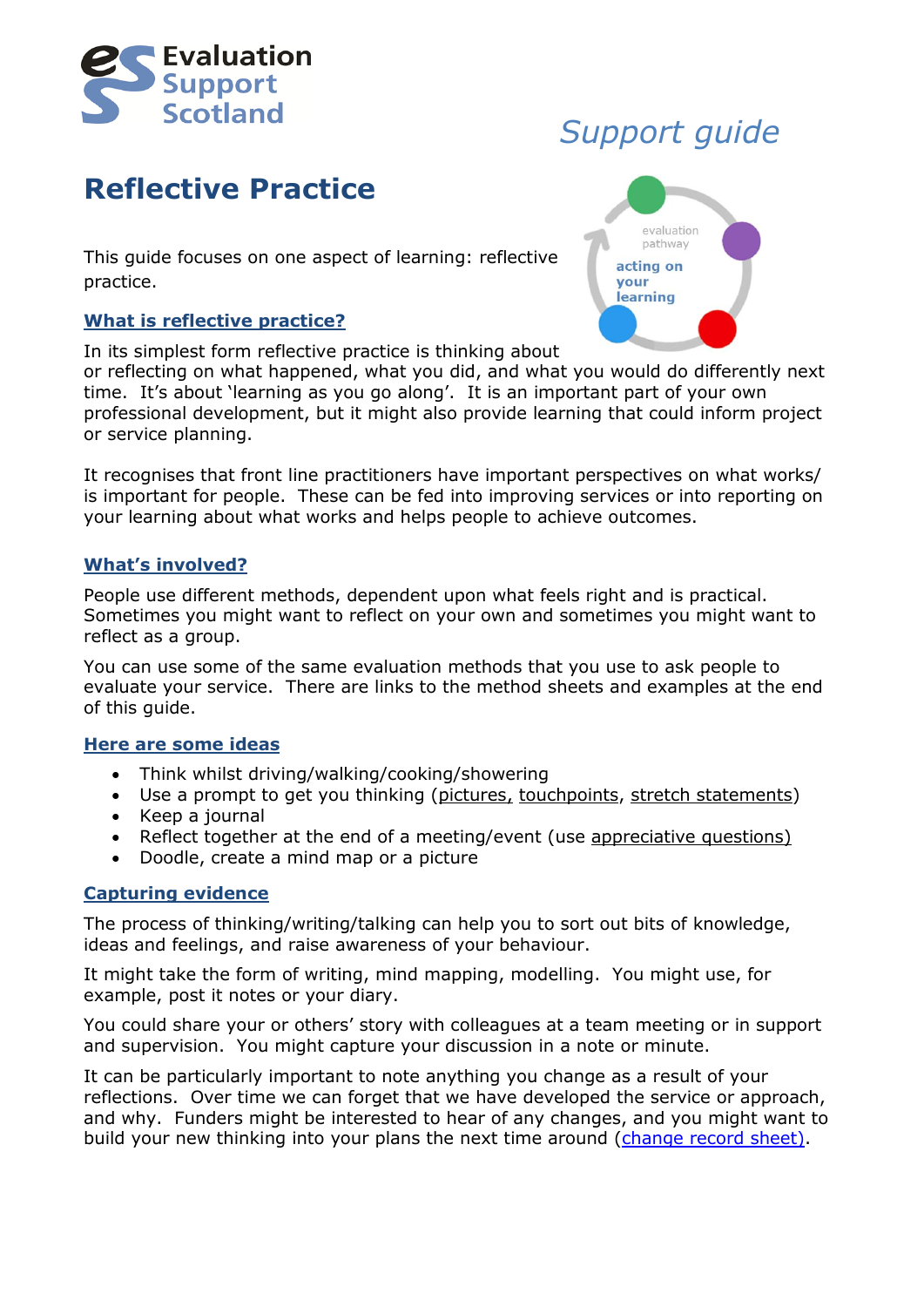## **Ideas for reflecting**

## **Creative triggers or prompts**

## **[Choosing pictures](http://www.evaluationsupportscotland.org.uk/media/uploads/resources/pdf_method_-_choosing_pictures.pdf)**

Use pictures/image to tune into how you are feeling about an incident or your work more generally.



## **[Emotional Touchpoints](http://www.evaluationsupportscotland.org.uk/media/uploads/resources/emotional_touchpoints_method_sheet_april_2017.pdf)**

Emotional touchpoints can prompt your thinking about experiences and reflections around key points of contact with your service. This can be used to test your assumptions about your approach.



## **[Stretch or positive statements](http://www.evaluationsupportscotland.org.uk/media/uploads/resources/strethc_statements.pdf)**

Use to prompt reflection times when things work really well (or don't).



Evaluation Support Scotland Support Scotland Scottish Charity SC036529 **Reflective practice** support guide 4b **Page 2** Page 2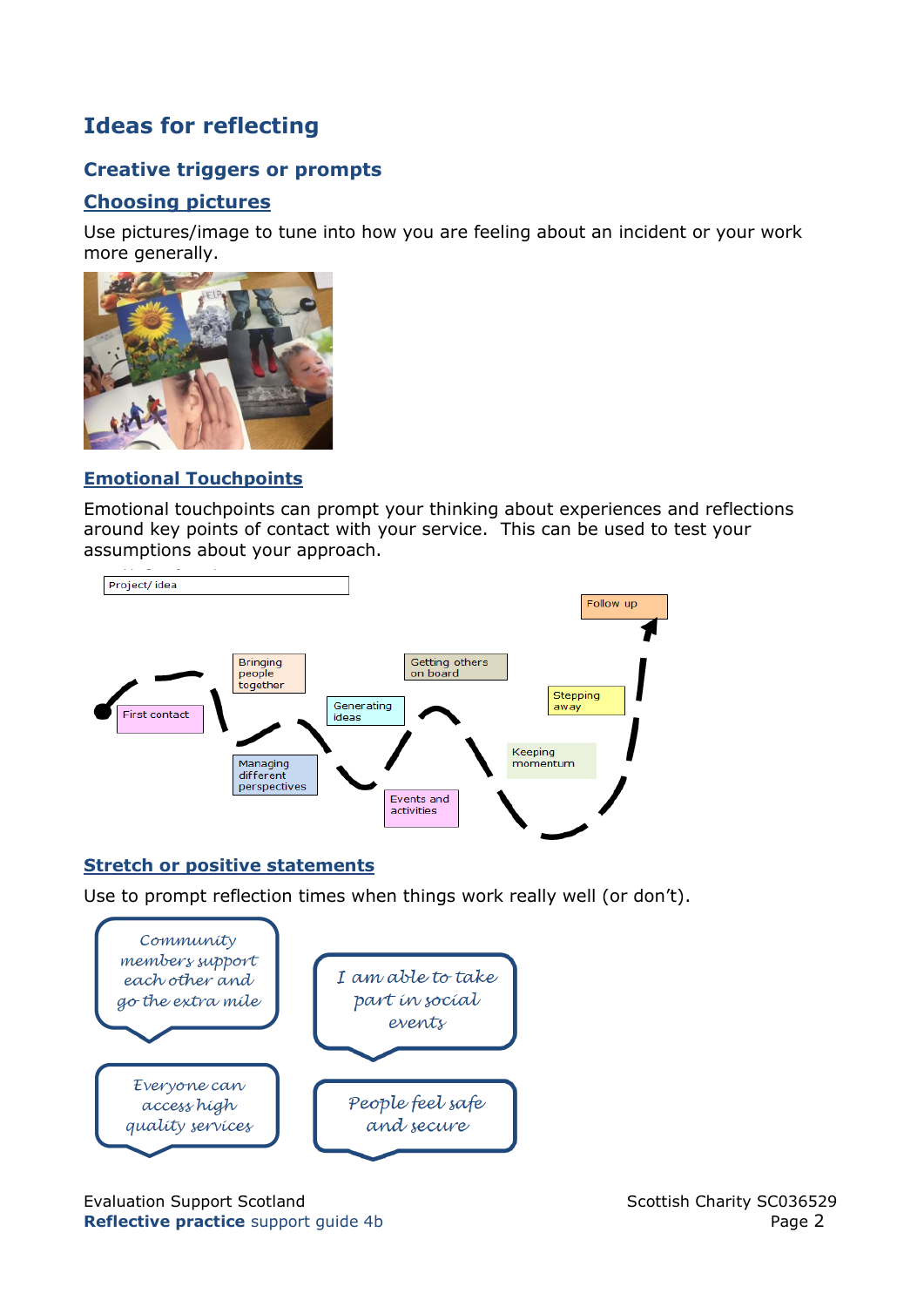## **Keeping a journal or diary**

## **Three Column reflective journal**

Divide your journal into three columns – below are a few prompts for reflection

| <b>Event</b>                        | <b>Reflecting on what</b><br>happened                                                                                         | <b>Reflecting on me</b>                                           |
|-------------------------------------|-------------------------------------------------------------------------------------------------------------------------------|-------------------------------------------------------------------|
| Who was                             | What matters to that<br>person/group?<br>What emotions are they<br>feeling?                                                   | What else was going on?                                           |
| there?<br>What                      |                                                                                                                               | What was I thinking and feeling at<br>the time?                   |
| happened?<br>What was<br>said/done? | What seems to be important<br>to them?                                                                                        | Did that make a difference to what<br>I did (or how)?             |
|                                     |                                                                                                                               | What assumptions did I make?                                      |
|                                     | What do they seem to<br>believe/want/find difficult?                                                                          | Were there any surprises?                                         |
|                                     |                                                                                                                               | I'm not a robot so                                                |
|                                     | Who else is involved?<br>Is there anything significant<br>in their role?<br>How is their role or support<br>viewed by others? | Did any of my personal biases make<br>a difference to what I did? |
|                                     |                                                                                                                               | Did I pay more attention to some<br>people? Why?                  |
|                                     |                                                                                                                               | Did anyone remind me of other<br>people I have known/worked with? |
|                                     | What do we need to do<br>about it?                                                                                            | What does this mean for what I<br>do next?                        |
|                                     | Is there anything we can<br>have done better or<br>differently?                                                               | Do I need to change my plan of<br>action?                         |
|                                     | Do we need to do anything<br>now?                                                                                             | What do I need to bear in mind<br>next time?                      |

## **Or divide your journal into 3 differently headed columns**

**What was said/done What was behind that behaviour Thoughts later**

## **Or consider things from different perspectives:**

**Position 1** How do things look through your eyes?

**Position 2** How do things look through other people's eyes?

**Position 3** How do things look from afar from an interested observer's point of view?

**What can we learn that will help us understand this situation better?**

## **Or note things that seem significant** (before you forget)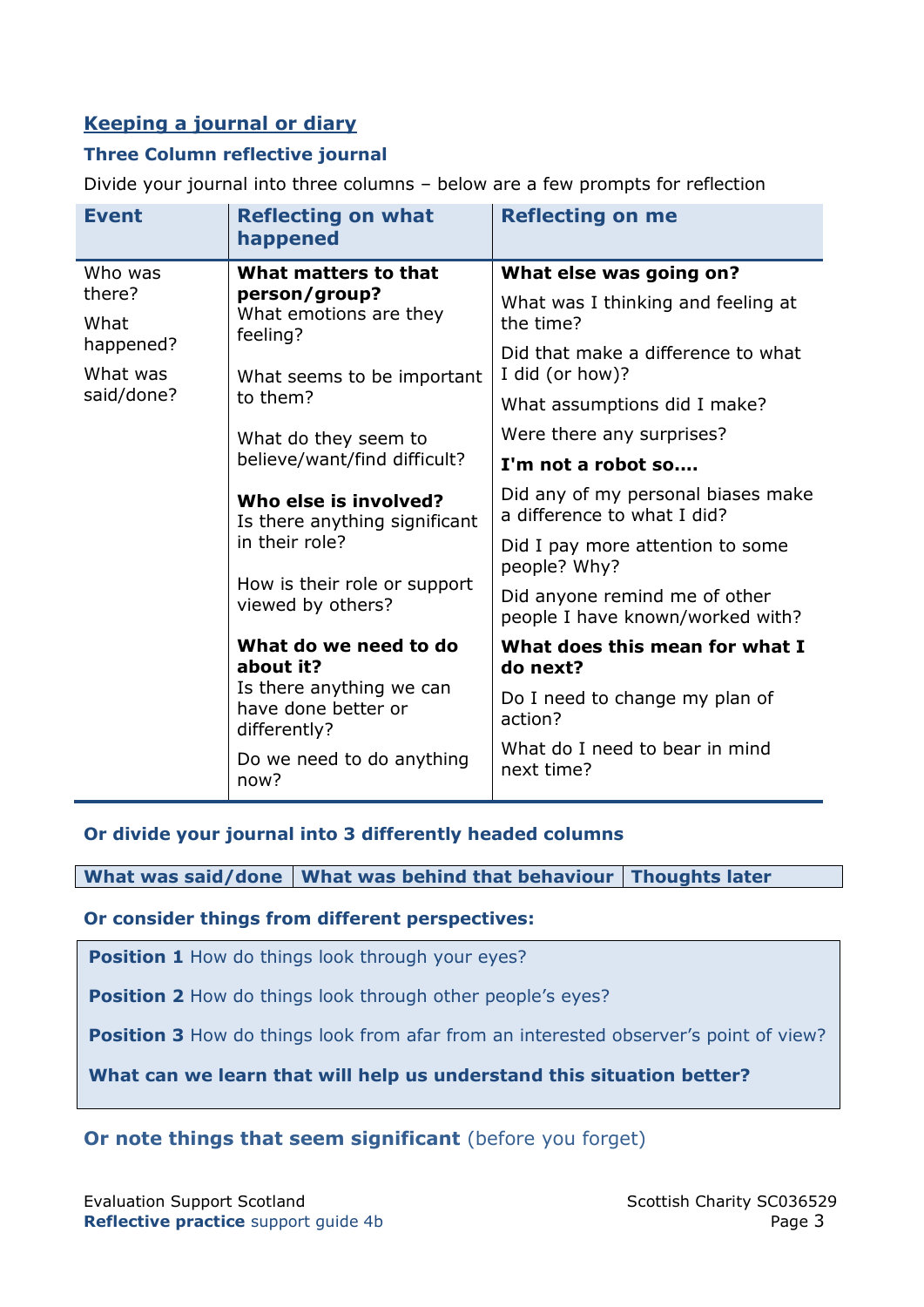|  | <b>Capturing Casual moments</b> See ESS's website <b>here</b> for this method sheet |
|--|-------------------------------------------------------------------------------------|
|--|-------------------------------------------------------------------------------------|

| Something I heard/ I saw/ I felt |                               |                        |
|----------------------------------|-------------------------------|------------------------|
|                                  | Date ________________________ |                        |
|                                  |                               | <b>Relates to</b><br>∩ |
|                                  |                               |                        |

## **Reflect together at the end of a meeting/event/programme**

## **Appreciative questions**

To reflect upon what's worked well and less well.

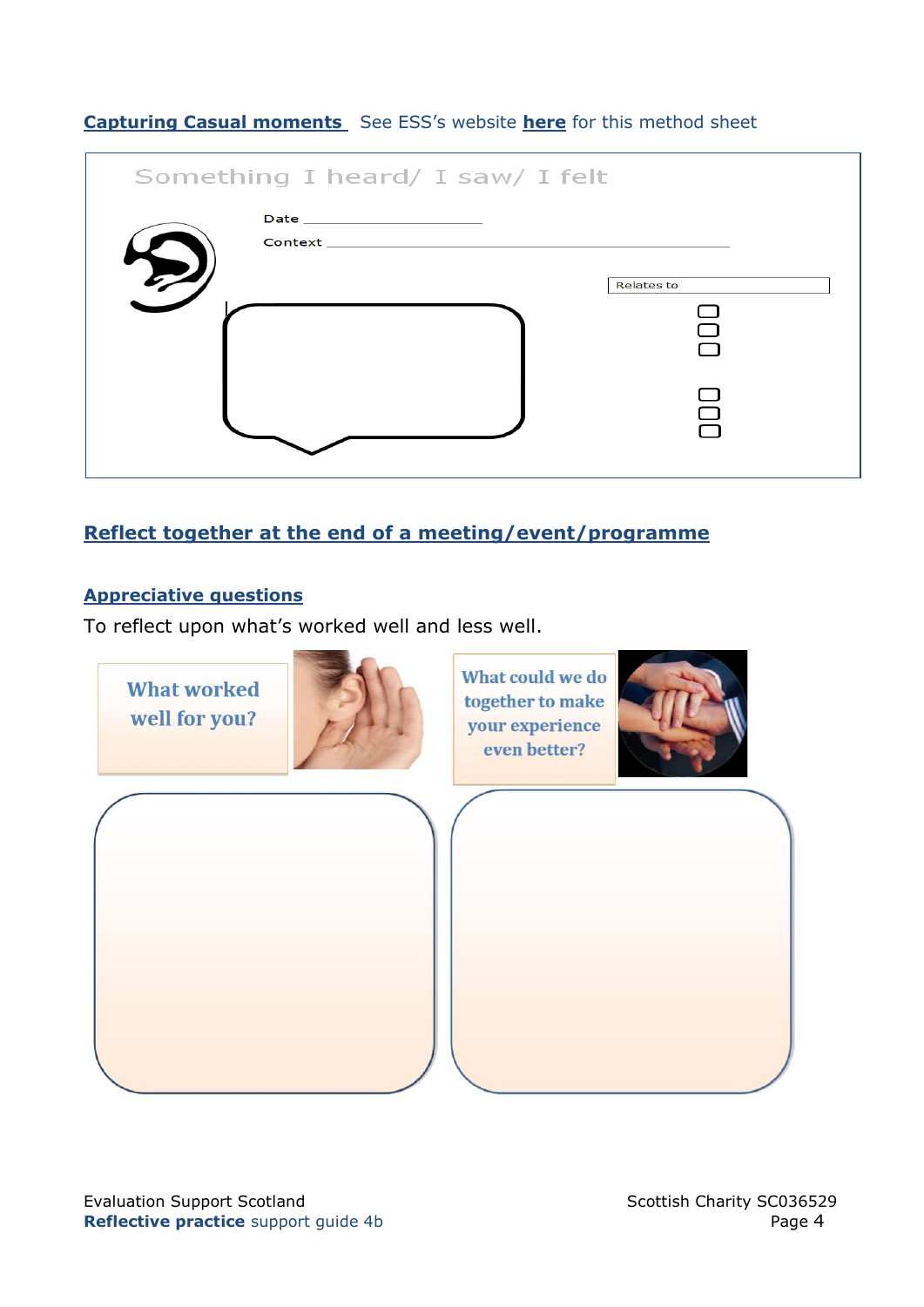## **Prompt discussion using an exercise**

#### **Rounds**

As individuals, finish a statement, for example

The high point for me was….

I saw the biggest difference in …..

The biggest boo boo of the session was ….

Ask if there are any lessons?

#### **Action replay**

If this project/event were a video

**Replay**: Go over a particular bit again

**Fast forward**: How might this affect the future?

**Rewind**: How might it have gone differently?

**Takeouts**: Mistakes, funny bits, selected highlights

**Voice over**: How might an outsider have described it?

## **Keep or write a story board**

To understand the steps in the journey for your project. An edited version might also be used in your report.